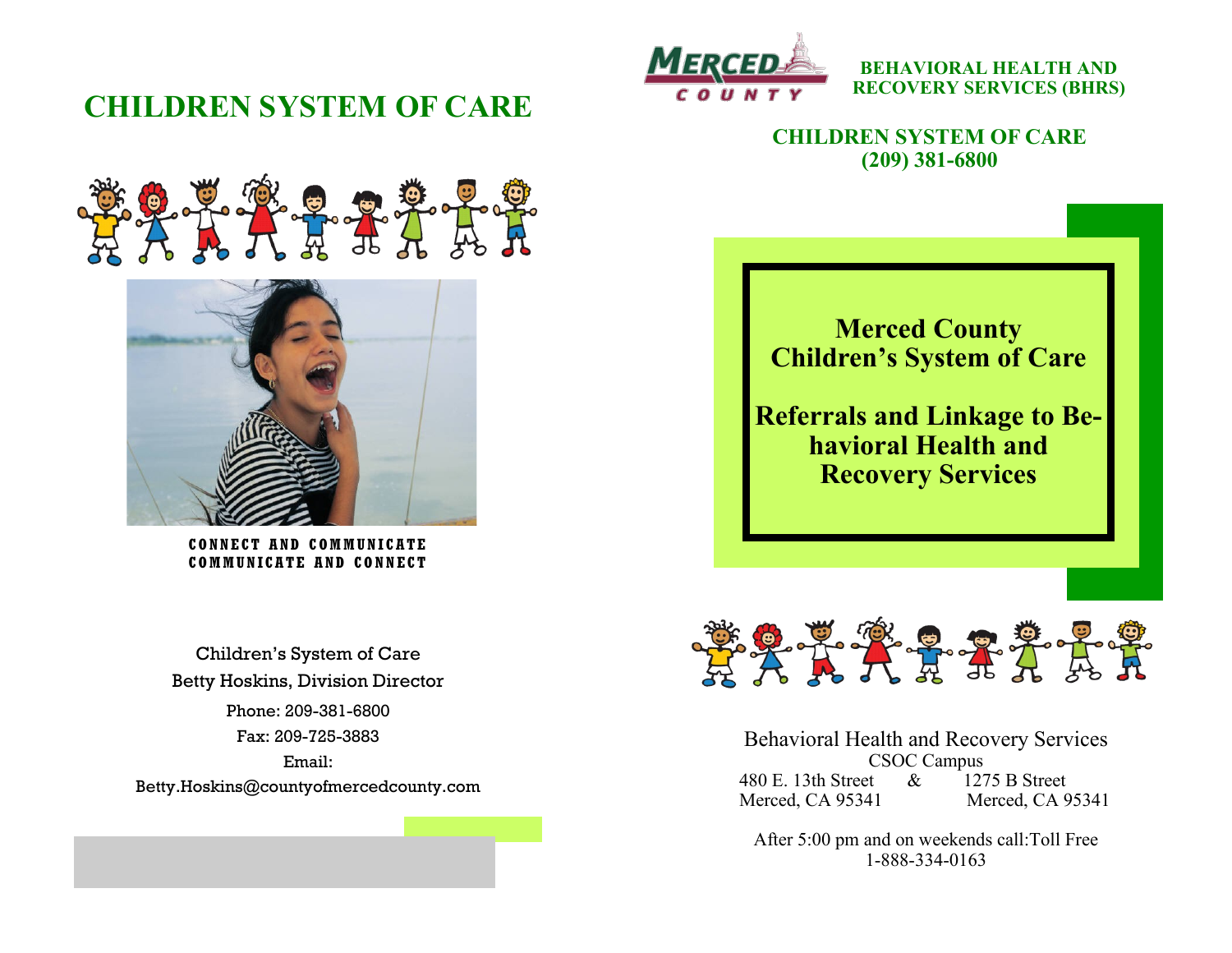**Children's System of Care** 

## Accessing Behavioral Health Services:

#### **Merced County BHRS provides specialty mental health services to children and youth.**

- ➢ *If an individual is seeking any mental health crisis services or to schedule and appointment in Merced, Livingston, Los Banos outpatient clinics, she/he may contact (209) 381-6800 We are available 24 hours a day, seven days a week*
- ➢ *If the child/youth does not qualify for services, the individual will be referred to Beacon for appropriate services*
- ➢ *Social Workers/Probation Officers: Consent to treatment for dependents/wards of the court must be signed by the court appointed legal authority, verification by court document is required*
- ➢ *Resource Family Agency Social Workers and Parents: Accessing mental health services, requires a request through the youth's assigned county social worker or legal guardian. There must be a court document to verify legal guardianship*

#### **Mental Health Crisis Services:**

- ➢ *MTT (Mobile Triage Team): Services are provided at Mercy Hospital-Merced or Memorial Hospital—Los Banos. Hospitals refer clients for crisis assessments and make appropriate referrals*
- ➢ *CSU (Crisis Stabilization Unit) - For youth 18 years and older. CSU is open 24 hours a day, seven days a week; accepts walk-ins*
- ➢ *Aspiranet CSP (Crisis Stabilization Program): Services are provided in the home and community to help stabilize and prevent psychiatric hospitalization. Referrals made by BHRS*
- ➢ *ES (Emergency Services) - For emergency, call 911 Law enforcement will assess the situation and request BHRS Mobile Crisis Response team to assess, if indicated.*

# CHAT



# Child Abuse Treatment Program

Treatment and services to child victims of violence, abuse, neglect, domestic violence, and maltreatment such as bullying

- $\triangleright$  Assist in referring eligible children to Victim Witness compensation services
- ➢ Provide help and support during court proceedings
- $\triangleright$  No cost

Contact the Human Services Agency, Youth Center, at (209) 385-7590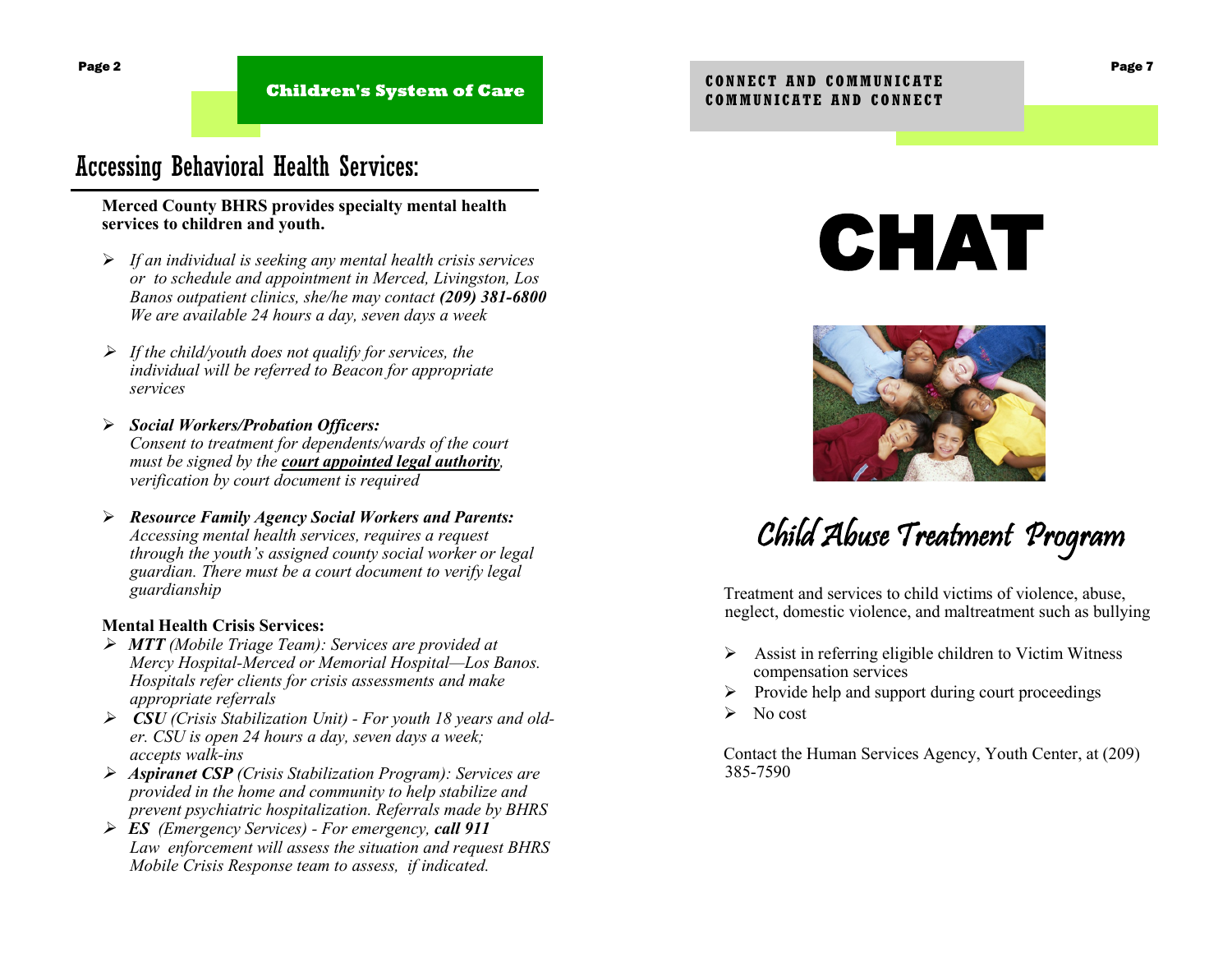**Children's System of Care** 

# THE CUBE Transition Age Youth 16 to 25



**C**ommunity **U**nited **B**y **E**mpowerment

### **Youth in leadership Serving and inspiring youth**

Youth ages 16 to 25 emancipating from foster care and/or service agencies

#### **The CUBE**

- $\triangleright$  Fostering independence and self-sufficiency.
- ➢ A welcoming, fun, safe space and place for youth.
- ➢ Explore Discovery Recovery Practice Learn
- ➢ Behavioral Health Services
- $\geq$  Open 8:00am 4:30pm, Monday to Friday
- $\triangleright$  No cost
- $\triangleright$  Contact The CUBE at (209) 381-6800

#### **Vocational Rehabilitation Counseling:**

- ➢ Career Guidance
- ➢ Self-assessments
- ➢ Job Readiness Skills
- $\triangleright$  Linkage and Referrals

# Accessing Behavioral Health Services:

- ➢ **SOS** *Committee (Supportive on Going Services) - An interagency problem-solving committee, that is facilitated by Behavioral Health. Meets at the Family Resource Council located at 1573 Main Street in Merced. SOS meets every Wednesday at 8:30 AM The referring party coordinates invites to other agencies involved with the family Call Family Resource Council at (209)381-5980 to schedule an appointment Social Workers: SOS approves ITFC placements***.**
- ➢ **Placement Council—** *A collaborative multi interagency committee focusing on youth who have been open to Child Welfare or Probation, and have Behavioral Health needs. Meets on Tuesdays at 8:30 AM at Aspiranet. Placement Council is a forum to address barriers to keeping children in the home and explores community resources and appropriate level of service to prevent out of home placements. Services include BHRS Outpatient, WeCan, TBS, JBHC* 
	- *and DoWith.*

*Call Probation at (209) 385-7523 to schedule a case presentation*